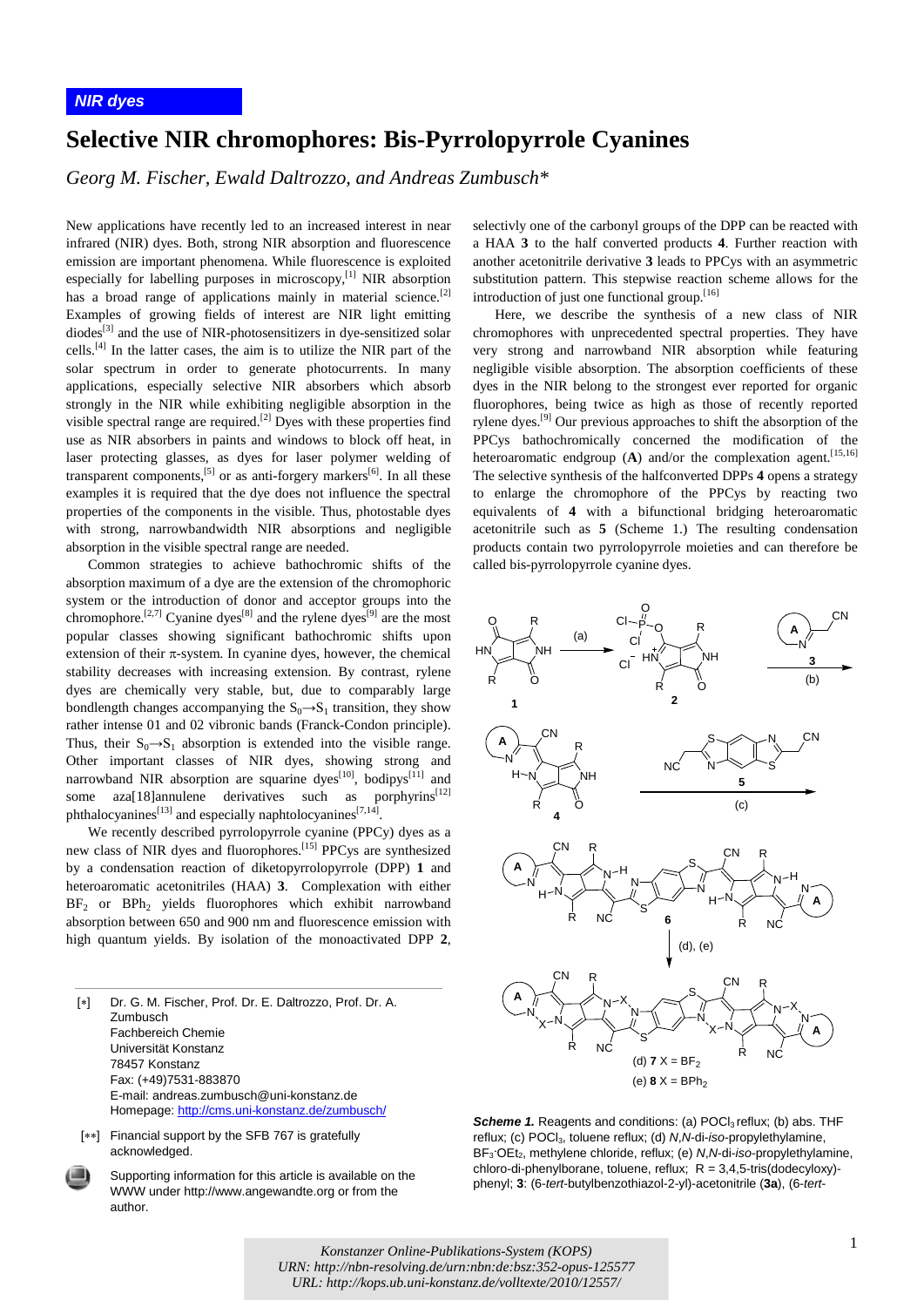butylquinoline-2-yl)-acetonitrile (**3b**), quinoxalin-2-yl-acetonitrile (**3c**). **A**: aromatic ring.

To design an enlarged chromophore with preferably high symmetry, the bifunctional bridging moiety must be symmetric. As a first appropriate example, we synthesized the 2,6 dicyanomethylbenzo[1,2-d:4,5-d']bisthiazole **5** by a condensation of two equivalents of malononitrile with 2,5-diamino-benzen-1,4 dithiol in 86% yield. For most PPCy syntheses described so far, a *para*-octyloxy substituted DPP was used to increase the solubility for both the reaction and purification procedures.[15,16] As bis-PPCys built of this DPP are insoluble in all common solvents, 3,4,5 tridodecyloxy-DPP **1** was synthesized to increase the product solubility. The bis-H-PPCys **6** generated from **1** are soluble in solvents such as chloroform and toluene and could be isolated in yields of 53% (**6a**), 86% (**6b**) and 32% (**6c**) after purification by column chromatography. The H-chelates **6** can be stiffened by exchanging H against  $BF_2$  (7) or  $BPh_2$  (8).

The optical data of the synthesized bis-PPCys are summarized in Table 1. The longwavelength absorptions  $(S_0 \rightarrow S_1)$  of **6a**, **7a** and **8a** are depicted in Figure 1 (for the absorption spectra of all derivatives see supporting information).

**Table 1.** Spectroscopic data of the first electronic transition of the bis-H-PPCys 6, the bis-BF<sub>2</sub>-PPCys 7 and the bis-BPh<sub>2</sub>-PPCys 8.<sup>[a]</sup>

|    | $\lambda_{00}^{\text{A}}$<br>[nm] | $\epsilon_{00}$<br>$[M^{-1}cm^{-1}]$ | $\Delta v$ $\vert v_2 \vert$<br>$[cm^{-1}]$ | f    | F<br>$\lambda_{00}$<br>[nm] | ∆vI ∤⊩F<br>$\text{[cm}^{-1}$ |
|----|-----------------------------------|--------------------------------------|---------------------------------------------|------|-----------------------------|------------------------------|
| 6a | 829                               | 277000                               | 660                                         | 1.63 |                             |                              |
| 6b | 827                               | 255000                               | 700                                         | 1.61 | -                           | -                            |
| 6c | 834                               | 277000                               | 620                                         | 1.60 |                             | -                            |
| 7a | 815                               | 535000                               | 400                                         | 1.67 | 827                         | 180                          |
| 7b | 823                               | 548000                               | 420                                         | 1.73 | 838                         | 220                          |
| 7c | 849                               | 574000                               | 400                                         | 1.72 | 867                         | 240                          |
| 8а | 894                               | 571000                               | 370                                         | 1.58 | 912                         | 220                          |
| 8b | 905                               | 556000                               | 400                                         | 1.61 | 924                         | 230                          |
| 8c | 941                               | 531000                               | 380                                         | 1.57 | 966                         | 280                          |

[a] In chloroform at room temperature,  $\lambda_{00}$ <sup>A</sup>: absorption wavelength,  $ε_{00}$ : molar decadic absorption coefficient,  $Δν_2$ : halfwidths, f:

oscillator strength,  $\lambda_{00}$ <sup>F</sup>: fluorescence wavelength,  $\Delta$ ν $\Box_{\lambda}$ <sub>F</sub>: Stokes shift.



*Figure 1.*  $S_0 \rightarrow S_1$  absorption of the benzothiazole derivatives in chloroform at r.t.:  $X = H$  (solid line)  $6a$ ,  $X = BF_2$  (pointed line)  $7a$ ,  $X = BPh<sub>2</sub>$  (dashed line)  $8a$ .

The bis-H-PPCys **6** show intense long wavelength absorption with maxima between 827 and 834 nm. For all derivatives the spectral shape, intensity, and position of the first electronic transition hardly differs. As is the case for PPCys, complexation of **6** to **7** or **8** leads to a sharpening of the vibronic bands, an increase in the absorption coefficients, and a shift of the Franck-Condon-Factors in favour of the 00-transition. Depending on the heterocycle (**A**), the absorption maxima are shifting in the same manner as known for PPCys, while bandshapes and intensities of the  $S_0 \rightarrow S_1$ transition within the series of compounds **6**, **7**, or **8** are almost identical. In the case of the series **6**, the intramolecular flexibility of the heteroaromatic endgroups is high compared to the boronsubstituted compounds. Therefore the influence of the substituent **A** is increasing in the stiffend π-systems of the complexes **7** and **8**.

We have also characterized the fluorescence properties of the new compounds. As in the case of PPCys, we find that the Hchelates **6** do not exhibit any noticeable fluorescence emission. Also here, we ascribe this to rapid relaxation via torsional vibrational modes<sup>[15]</sup>. Room temperature fluorescence can be achieved by stiffening the chromophore via the complexation with either  $BF<sub>2</sub>$  or BPh<sub>2</sub>. All observed Stokes shifts are of the same size and small. The determination of quantum yields in the spectral range beyond 900 nm is difficult due to the lack of well established standards. From the recorded emission spectra, we conservatively estimate the quantum yields to vary between 20 % (**7b**) and 5 % (**8c**). These are extremely high values for these emission wavelengths. Note especially that the latter value refers to fluorescence emission at 966 nm.

As is the case for the PPCys[15,16], the halfwidths of the vibronic bands decrease in the order  $H>BF_2>BPh_2$ . Remarkably, for the bis-PPCys the halfwidths  $\Delta v|_{2}$  are always more than 100 cm<sup>-1</sup> smaller than for the corresponding PPCys. An additional increase in the  $\varepsilon_{00}$ values of the bis-PPCys arises from the difference in the  $\varepsilon_{01}/\varepsilon_{00}$ ratios. These ratios are always smaller for the bis-PPCys than for the corresponding PPCys (see supporting information). Altogether, this leads to  $\varepsilon_{00}$ -values which are more than twice as high for the bis-PPCys reaching more than 550.000  $M^{-1}cm^{-1}$ . These spectroscopic findings and the extremely narrow absorption and emission bands indicate that bis-PPCys have a continuous chromophore. This is striking since the chromophore extends over 11 aromatic rings and 4 BR<sub>2</sub>-bridged ringlike structures. The chromophores can be seen as two PPCys which are connected at the terminal benzene ring. The synthetic strategy reported here opens ways for the generation of stiff, linear conjugated systems, e.g. via polycondensation of **1** and **5**. First attempts in this direction yield products with spectral data hinting at the generation of oligomeric species.

Due to the low intensities of the vibronic transitions (small  $\varepsilon_{01}/\varepsilon_{00}$ -values) of the boron complexes **7** and especially **8**, the first electronic transition lies almost completely in the NIR. The dyes do not show higher transitions of significant intensity in the visible spectral range. Thus, the dyes **7** and **8** come close to the ideal of a selective NIR absorber. To demonstrate the applicability of the dyes, we immersed **8a** in PMMA. For this purpose, a solution of **8a**   $(1.3 \mu M)$  in methylmethacrylate was polymerized in a test-tube. After curing, a cuboid has been milled out. The resulting PMMA block was colorless, while the absorption of **8a** ( $A_{00} = 1.2$ ) is almost unchanged compared to a solution in chloroform (Figure 2.). The absorption remained almost unchanged after half a year of exposition with daylight. In addition the photostability of **7a** and **8a**  in toluene solution was compared to a commercially available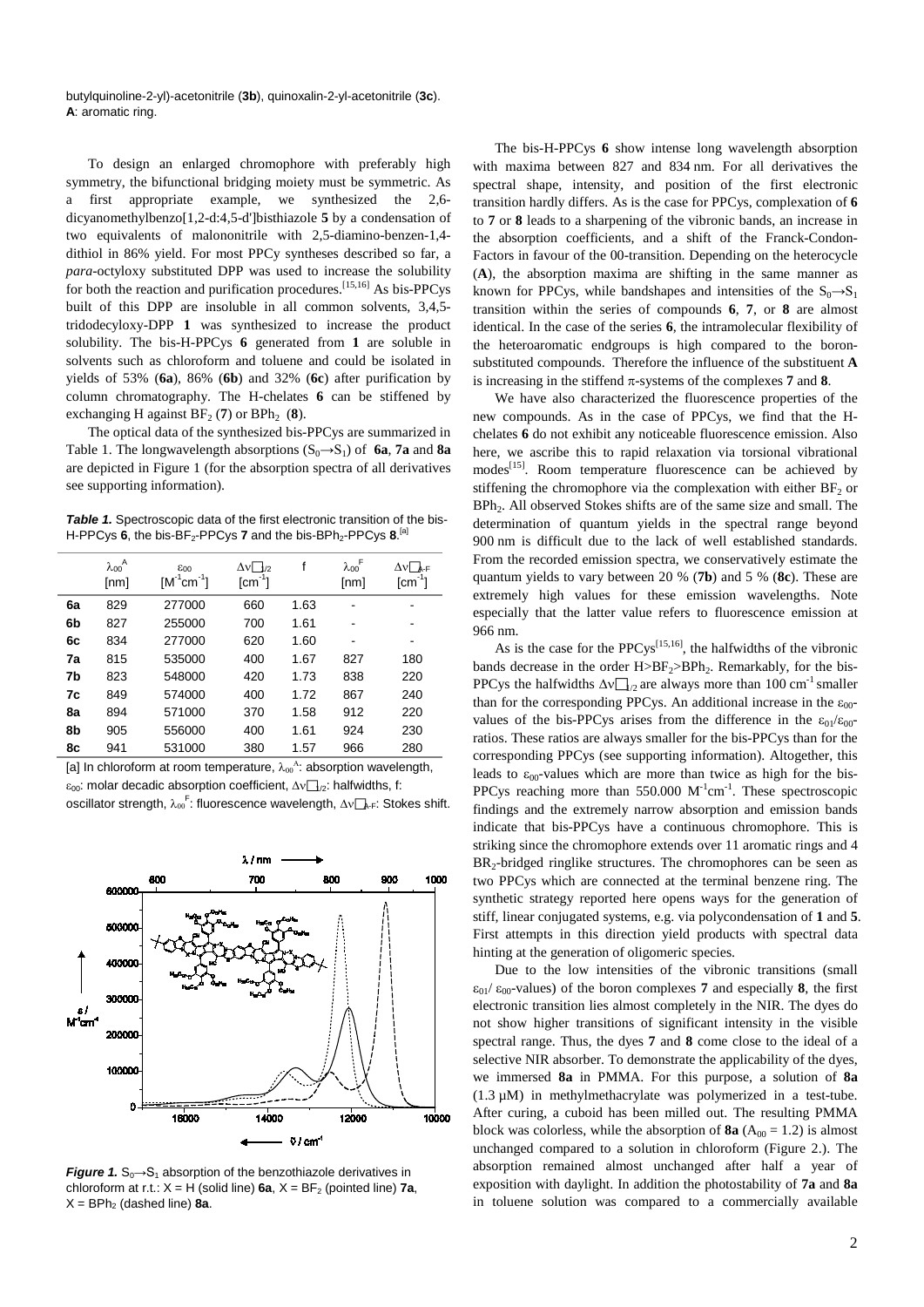naphthalocyanine NIR dye. Both compounds are significantly more photostable (see supporting information).



*Figure 2.* Absorbance of **8a** in chloroform (pointed line) and in PMMA (solid line).

In conclusion, we present a strategy for the synthesis of a new type of chromophores with very large  $\pi$ -electron systems. While the electrons are delocalized over a long quasi-linear system of rings, the molecules absorb as one chomophoric system. This leads to very narrow absorption bands, extremely high absorption coefficients, and high photochemical stability. Due to the lack of any strong absorption in the visible spectral range, the compounds reach the ideal of being selective NIR-absorbers. The  $BF<sub>2</sub>$  and  $BPh<sub>2</sub>$  derivates in addition exhibit strong fluorescence in the spectral region close to 1 µm. The exquisite spectral properties of the compounds let these appear as interesting candidates in a great variety of technical applications.

Received: ((will be filled in by the editorial staff)) Published online on ((will be filled in by the editorial staff))

**Keywords:** chromophores **·** dyes/pigments **·** fused-ring systems **·** heterocycles **·** near infrared

[1] a) R. Weissleder, *Nat. Biotechnol.* **2001**, *19*, 316–317; b) S. A. Hilderbrand, R. Weissleder, *Curr. Opin. Chem. Biol.* **2010**, *14*, 71-79; c) J. O. Escobedo, O. Rusin, S. Lim, R. M. Strongin, *Curr. Opin. Chem. Biol*. **2010**, *14*, 64-70.

- [2] a) G. Qian, Z. Y. Wang, *Chem. Asian J.* **2010**, *5*, 1006-1029; b) J. Fabian, H. Nakazumi, M. Matsuoka, *Chem. Rev.* **1992**, *92*, 1197-1226.
- [3] a) E. L. Williams, J. Li, G. E. Jabbour, *Appl. Phys. Lett.* **2006**, *89*, 083506; b) C. Borek, K. Hanson, P. I. Djurovich, M. E. Thompson, K. Aznavour, R. Bau, Y. Sun, S. R. Forrest, J. Brooks, L. Michalski, J. Brown, *Angew. Chem.* **2007**, *119*, 1127-1130; *Angew. Chem. Int. Ed.* **2007**, *46*, 1109-1112.
- [4] a) A. Burke, L. Schmidt-Mende, S. Ito, M. Grätzel, *Chem. Commun.* **2007**, 234-236; b) P. Y. Reddy, L. Giribabu, C. Lyness, H. J. Snaith, C. Vijaykumar, M. Chandrasekharam, M. Lakshmikantam, J.-H. Yum, K. Kalyanasundaram, M. Grätzel, M. K. Nazeeruddin, *Angew. Chem.*  **2007**, *119*, 377-380; *Angew. Chem, Int. Ed.* **2007**, *46*, 373-376.
- [5] F. G. Bachmann, U. A. Russek, *SPIE* **2002**, *4637*, 505-518.
- [6] M. Yousaf, M. Lazzouni *Dyes Pigm.* **1995**, *27*, 297-303.
- [7] a) M. Klessinger, *Chemie in unserer Zeit* **1978**, *12*, 1-10; b) J. Fabian, R. Zahradnik, *Angew. Chem.* **1989**, *101*, 693-710; *Angew. Chem. Int. Ed.* **1989**, *28*, 677-694.
- [8] a) J. Fabian, *Journal Für Praktische Chemie* **1991**, *333*, 197-222; b) *Near-Infrared Dyes for high Technology Applications, NATO Series 3, Vol. 52* (Eds.: S. Dähne, U. Resch-Genger, O. S. Wolfbeis), Kluwer, Dordrecht, **1998**.
- [9] N. G. Pschirer, C. Kohl, F. Nolde, J. Qu, K. Müllen, *Angew. Chem.*  **2006**, *118*, 1429-1432; *Angew. Chem, Int. Ed.* **2006**, *45*, 1401-1404.
- [10] a) E. Arunkumar, C. C. Forbes, B. C. Noll, B. D. Smith, *J. Am. Chem. Soc.* **2005**, *127*, 3288-3289; b) E. Arunkumar, N. Fu, B. D. Smith, *Chem. Eur. J.* **2006**, *12*, 4684-4690; c) K. Umezawa, D. Citterio, K. Suzuki, *Chem. Lett.* **2007**, *36*, 1424-1425.
- [11] a) A. Loudet, K. Burgess, *Chem. Rev.* **2007**, *107*, 4891-4932; b) G. Ulrich, R. Ziessel, A. Harriman, *Angew. Chem.* **2008**, *120*, 1202-1219; *Angew. Chem. Int. Ed.* **2008**, *47*, 1184-1201; c) A. B. Descalzo, H.-J. Xu, Z. Shen, K. Rurack, *Ann. N. Y. Acad. Sci.* **2008**, *1130*, 164-171.
- [12] N. K. S. Davis, A. L. Thompson, H. L. Anderson, *Org. Lett.* **2010**, *12*, 2124-2127.
- [13] a) C. G. Claessens, U. Hahn, T. Torres, *The Chemical Record* **2008**, *8*, 75-97; b) *Structure and Bonding, Vol. 135: Functional Phthalocyanine Molecular Materials*, (Ed.: J. Jiang), Springer, Berlin, **2010**.
- [14] a) B. Wheeler, G. Nagasubramanian, A. Bard, L. Schechtman, D. Dininny, M. Kenney, *J. Am. Chem. Soc.* **1984**, *106*, 7404-7410; b) L. Macor, F. Fungo, T. Tempesti, E. N. Durantini, L. Otero, E. M. Barea, F. Fabregat-Santiago, J. Bisquert, *Energy Environ. Sci.* **2009**, *2*, 529- 534.
- [15] a) G. M. Fischer, A. P. Ehlers, A. Zumbusch, E. Daltrozzo, *Angew. Chem.* **2007**, *119*, 3824–3827; *Angew. Chem. Int. Ed.* **2007**, *46*, 3750– 3753; b) G. M. Fischer, M. Isomäki-Krondahl, I. Göttker-Schnettmann, E. Daltrozzo, A. Zumbusch, *Chem. Eur. J.* **2009**, *15*, 4857-4864.
- [16] G. M. Fischer, C. Jüngst, D. Gauss, M. Isomäki-Krondahl, H. M. Möller, E. Daltrozzo, A. Zumbusch, *Chem. Commun.* **2010**, *46*, 5289- 5291.